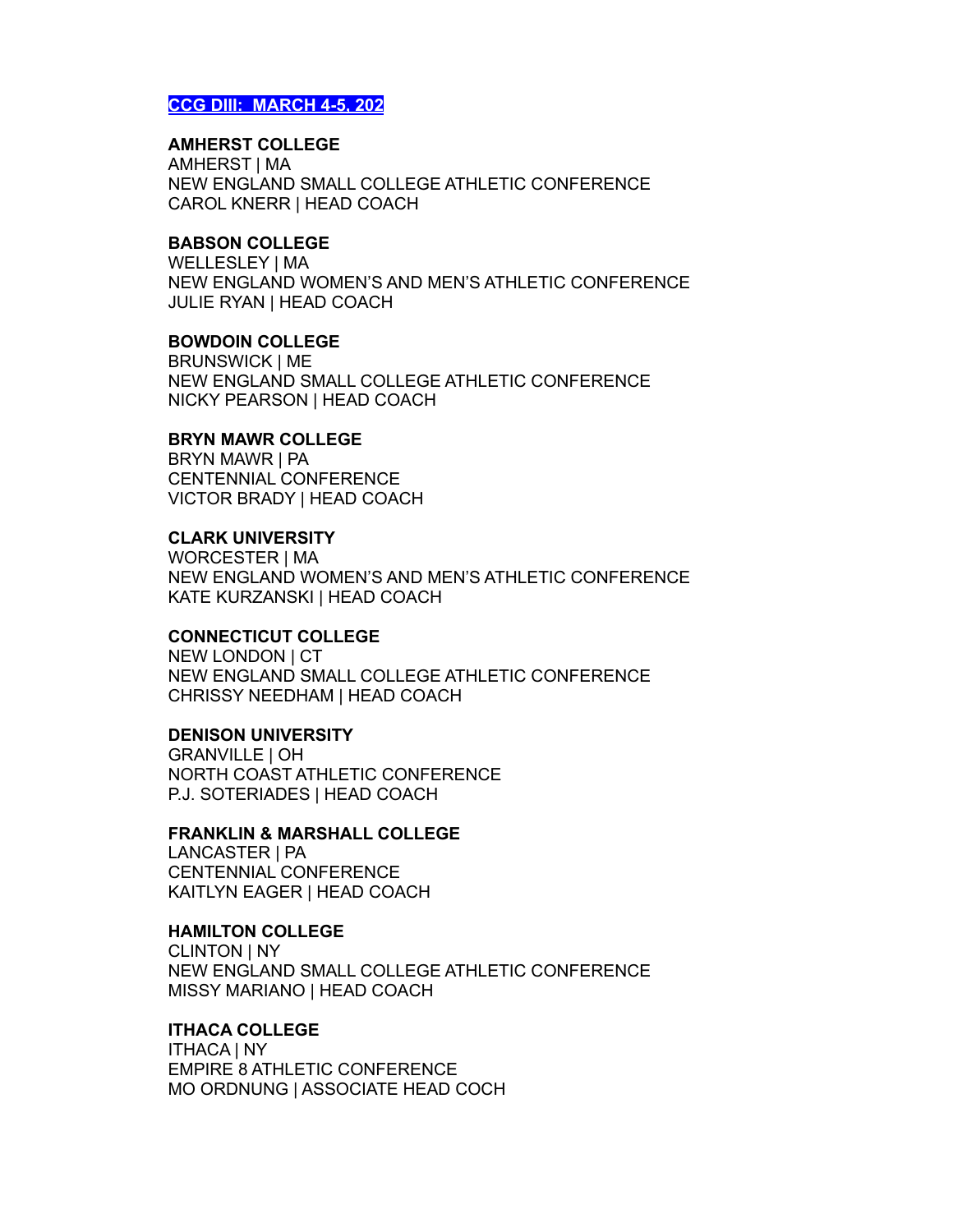#### **JOHNS HOPKINS UNIVERSITY**

BALTIMORE | MD CENTENNIAL CONFERENCE JANE WELLS | HEAD COACH

### **MIDDLEBURY COLLEGE**

MIDDLEBURY | VT NEW ENGLAND SMALL COLLEGE ATHLETIC CONFERENCE KATHARINE DELORENZO | HEAD COACH

#### **MIT**

CAMBRIDGE | MA NEW ENGLAND WOMEN'S AND MEN'S ATHLETIC CONFERENCE SARAH SHUTE | HEAD COACH

# **SALISBURY UNIVERSITY**

SALISBURY | MD CAPITAL ATHLETIC CONFERENCE DAWN CHAMBERLIN | HEAD COACH

#### **TRINITY COLLEGE**

HARTFORD | CT NEW ENGLAND SMALL COLLEGE ATHLETIC CONFERENCE KATIE KLOECKENER | ASSOCIATE HEAD COACH

### **UNION COLLEGE**

SCHENECTADY | NY LIBERTY ATHLETIC CONFERENCE KELLY HARCHETTS | HEAD COACH

### **UNIVERSITY OF NEW ENGLAND**

BIDDEFORD | ME COMMONWEALTH COAST CONFERENCE DANIELLE COLLINS | HEAD COACH

### **VASSAR COLLEGE**

POUGHKEEPSIE | NY LIBERTY ATHLETIC CONFERENCE MICHAEL WARARI | HEAD COACH

### **WELLESLEY COLLEGE**

WELLESLEY | MA NEW ENGLAND WOMEN'S AND MEN'S ATHLETIC CONFERENCE CALLIE LEKAS | HEAD COACH

#### **WESLEYAN UNIVERSITY**

MIDDLETOWN | CT NEW ENGLAND SMALL COLLEGE ATHLETIC CONFERENCE CHRISTINE KEMP | HEAD COACH

### **WHEATON COLLEGE**

NORTON | MA NEW ENGLAND WOMEN'S AND MEN'S ATHLETIC CONFERENCE BROOKE MARSHALL | HEAD COACH